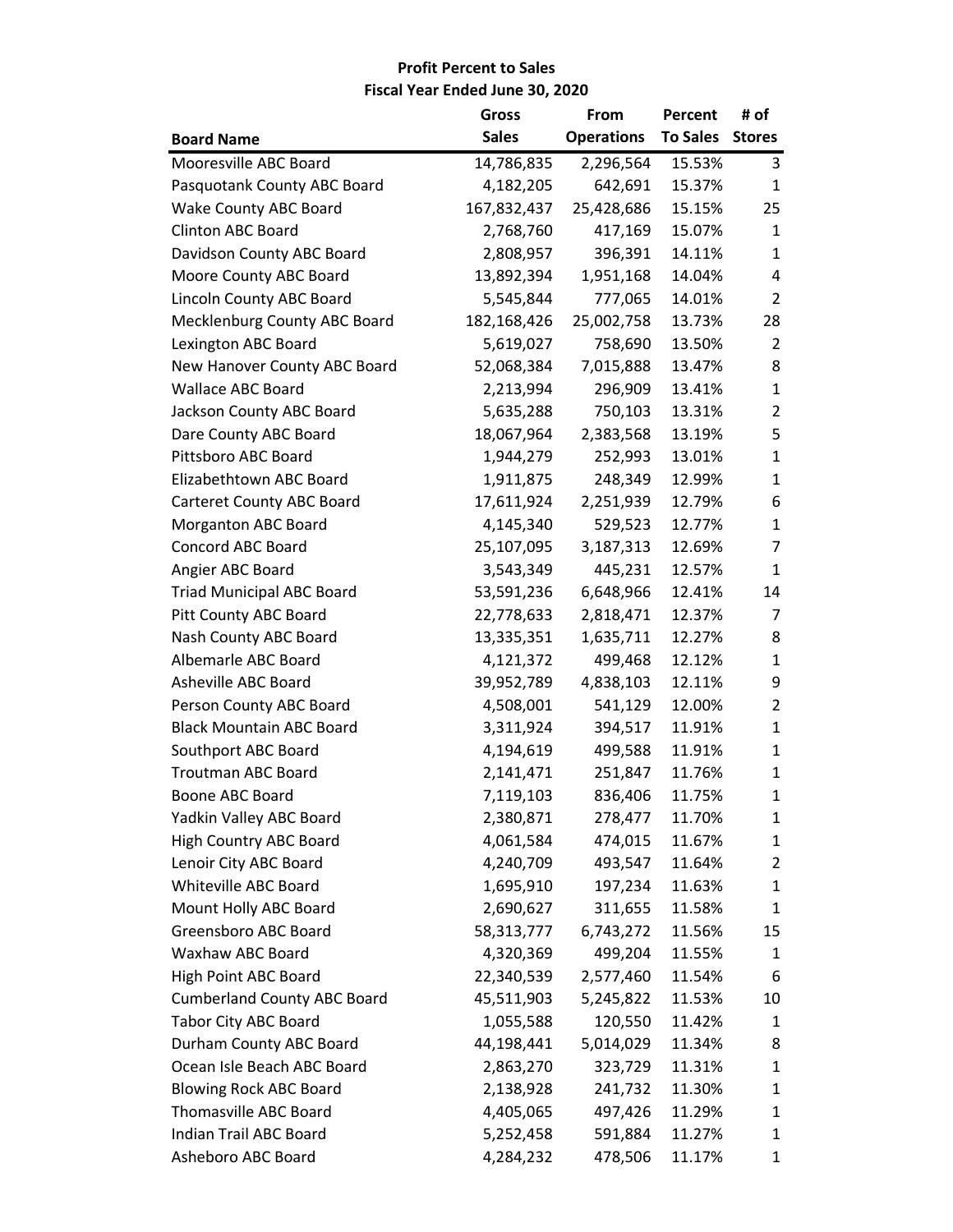|                                   | <b>Gross</b> | From              | Percent         | # of           |
|-----------------------------------|--------------|-------------------|-----------------|----------------|
| <b>Board Name</b>                 | <b>Sales</b> | <b>Operations</b> | To Sales Stores |                |
| Craven County ABC Board           | 12,936,312   | 1,439,405         | 11.13%          | 5              |
| Randleman ABC Board               | 2,227,470    | 246,688           | 11.07%          | 1              |
| Vance County ABC Board            | 4,973,437    | 548,357           | 11.03%          | $\mathbf{1}$   |
| Waynesville ABC Board             | 3,407,560    | 373,951           | 10.97%          | $\mathbf{1}$   |
| Catawba County ABC Board          | 25,130,576   | 2,699,624         | 10.74%          | 12             |
| Pilot Mountain ABC Board          | 1,580,252    | 169,148           | 10.70%          | $\mathbf{1}$   |
| Saint Pauls ABC Board             | 1,541,807    | 164,717           | 10.68%          | 1              |
| Lenoir County ABC Board           | 5,522,133    | 588,470           | 10.66%          | 3              |
| <b>Granite Falls ABC Board</b>    | 1,592,164    | 169,233           | 10.63%          | $\mathbf{1}$   |
| Oak Island ABC Board              | 3,691,191    | 391,268           | 10.60%          | $\mathbf{1}$   |
| <b>Currituck County ABC Board</b> | 6,307,917    | 665,987           | 10.56%          | 3              |
| Warren County ABC Board           | 3,305,954    | 348,917           | 10.55%          | $\overline{2}$ |
| Forest City ABC Board             | 2,795,561    | 292,899           | 10.48%          | $\mathbf{1}$   |
| Wilson County ABC Board           | 11,148,076   | 1,150,277         | 10.32%          | 5              |
| Gastonia ABC Board                | 13,789,381   | 1,417,056         | 10.28%          | 5              |
| Alamance Municipal ABC Board      | 18,034,272   | 1,849,868         | 10.26%          | 5              |
| West Jefferson ABC Board          | 2,489,956    | 255,021           | 10.24%          | $\mathbf{1}$   |
| <b>Brevard ABC Board</b>          | 4,789,712    | 481,071           | 10.04%          | $\overline{2}$ |
| Lumberton ABC Board               | 5,077,960    | 509,121           | 10.03%          | $\overline{2}$ |
| Johnston County ABC Board         | 22,004,216   | 2,205,557         | 10.02%          | 9              |
| Clay County ABC Board             | 3,139,164    | 313,920           | 10.00%          | $\mathbf{1}$   |
| <b>Belville ABC Board</b>         | 5,435,465    | 543,473           | 10.00%          | $\overline{2}$ |
| <b>Marion ABC Board</b>           | 3,512,331    | 350,735           | 9.99%           | 2              |
| Shallotte ABC Board               | 2,359,885    | 234,629           | 9.94%           | $\mathbf{1}$   |
| Lake Waccamaw ABC Board           | 638,247      | 63,429            | 9.94%           | $\mathbf{1}$   |
| <b>Granville County ABC Board</b> | 5,299,785    | 526,590           | 9.94%           | 2              |
| Wayne County ABC Board            | 12,137,467   | 1,202,431         | 9.91%           | 5              |
| Lillington ABC Board              | 2,367,700    | 232,979           | 9.84%           | $\mathbf{1}$   |
| Mount Airy ABC Board              | 3,060,288    | 300,508           | 9.82%           | 1              |
| Louisburg ABC Board               | 2,138,052    | 207,367           | 9.70%           | $\mathbf{1}$   |
| Siler City ABC Board              | 1,844,679    | 177,212           | 9.61%           | 1              |
| Pender County ABC Board           | 8,603,523    | 820,283           | 9.53%           | 4              |
| Monroe ABC Board                  | 5,484,380    | 521,016           | 9.50%           | 1              |
| Roseboro ABC Board                | 1,136,029    | 107,796           | 9.49%           | 1              |
| Rockingham ABC Board              | 3,080,228    | 291,536           | 9.46%           | 2              |
| Bryson City ABC Board             | 2,540,209    | 240,391           | 9.46%           | 1              |
| <b>Brunswick County ABC Board</b> | 3,970,759    | 375,434           | 9.45%           | 2              |
| <b>Onslow County ABC Board</b>    | 22,812,968   | 2,149,859         | 9.42%           | 6              |
| <b>Statesville ABC Board</b>      | 7,417,477    | 692,504           | 9.34%           | 2              |
| <b>Hoke County ABC Board</b>      | 3,364,576    | 312,078           | 9.28%           | 2              |
| <b>Burnsville ABC Board</b>       | 1,561,515    | 144,383           | 9.25%           | 1              |
| Sanford ABC Board                 | 7,731,285    | 709,356           | 9.18%           | 2              |
| Madison ABC Board                 | 1,914,830    | 171,654           | 8.96%           | 1              |
| Locust ABC Board                  | 2,700,591    | 241,472           | 8.94%           | 1              |
| <b>Belmont ABC Board</b>          | 3,584,753    | 320,284           | 8.93%           | 1              |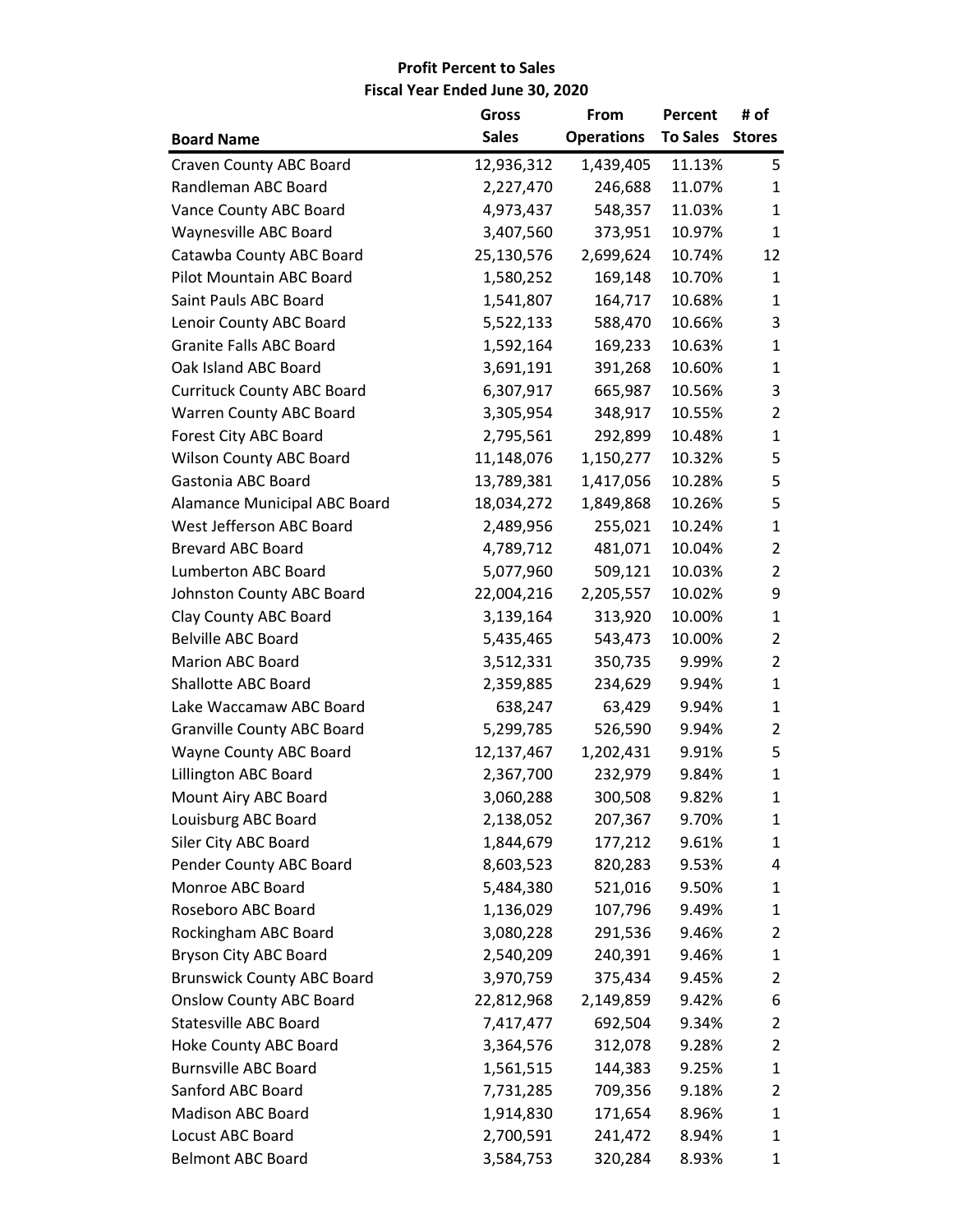|                                   | Gross        | From              | Percent         | # of           |
|-----------------------------------|--------------|-------------------|-----------------|----------------|
| <b>Board Name</b>                 | <b>Sales</b> | <b>Operations</b> | To Sales Stores |                |
| Calabash ABC Board                | 2,125,348    | 187,938           | 8.84%           | $\mathbf{1}$   |
| <b>Weaverville ABC Board</b>      | 3,821,696    | 333,923           | 8.74%           | 1              |
| Chowan County ABC Board           | 1,860,689    | 162,562           | 8.74%           | 1              |
| Murphy ABC Board                  | 3,960,769    | 344,655           | 8.70%           | $\mathbf{1}$   |
| Kings Mountain ABC Board          | 2,205,818    | 190,275           | 8.63%           | $\mathbf{1}$   |
| Franklinton ABC Board             | 1,679,987    | 144,238           | 8.59%           | $\mathbf{1}$   |
| Hamlet ABC Board                  | 1,570,484    | 134,666           | 8.57%           | 1              |
| Spruce Pine ABC Board             | 1,552,819    | 132,896           | 8.56%           | 1              |
| <b>Wadesboro ABC Board</b>        | 1,734,626    | 148,096           | 8.54%           | 1              |
| Sunset Beach ABC Board            | 1,962,243    | 167,278           | 8.52%           | $\mathbf{1}$   |
| Liberty ABC Board                 | 1,131,323    | 96,379            | 8.52%           | $\mathbf{1}$   |
| Gibsonville ABC Board             | 1,638,178    | 139,153           | 8.49%           | 1              |
| Youngsville ABC Board             | 1,804,548    | 153,185           | 8.49%           | 1              |
| Dunn ABC Board                    | 2,940,816    | 245,255           | 8.34%           | $\overline{2}$ |
| Martin County ABC Board           | 2,753,816    | 228,446           | 8.30%           | $\overline{2}$ |
| Eden ABC Board                    | 2,308,194    | 191,381           | 8.29%           | $\mathbf{1}$   |
| Sparta ABC Board                  | 977,425      | 80,276            | 8.21%           | $\mathbf{1}$   |
| Shelby ABC Board                  | 5,614,963    | 458,965           | 8.17%           | $\overline{2}$ |
| Valdese ABC Board                 | 1,367,340    | 109,838           | 8.03%           | 1              |
| Halifax County ABC Board          | 6,802,110    | 543,776           | 7.99%           | 5              |
| Laurel Park ABC Board             | 1,660,017    | 131,611           | 7.93%           | 1              |
| <b>Highlands ABC Board</b>        | 2,267,062    | 178,636           | 7.88%           | 1              |
| Woodfin ABC Board                 | 2,402,222    | 188,498           | 7.85%           | $\mathbf{1}$   |
| Reidsville ABC Board              | 3,026,746    | 234,672           | 7.75%           | 1              |
| <b>Brunswick ABC Board</b>        | 521,707      | 40,175            | 7.70%           | 1              |
| Fletcher ABC Board                | 2,905,672    | 221,902           | 7.64%           | 1              |
| Camden County ABC Board           | 1,963,789    | 148,110           | 7.54%           | 2              |
| Hendersonville ABC Board          | 8,854,456    | 658,266           | 7.43%           | 3              |
| <b>Scotland County ABC Board</b>  | 2,563,800    | 190,010           | 7.41%           | 1              |
| <b>Edgecombe County ABC Board</b> | 6,316,883    | 462,244           | 7.32%           | 5              |
| Mocksville Cooleemee ABC Board    | 2,887,599    | 206,749           | 7.16%           | 2              |
| <b>Bunn ABC Board</b>             | 1,106,305    | 78,433            | 7.09%           | 1              |
| Wingate ABC Board                 | 1,574,985    | 110,814           | 7.04%           | 1              |
| <b>Beaufort County ABC Board</b>  | 6,984,866    | 486,591           | 6.97%           | 6              |
| Pamlico County ABC Board          | 1,806,945    | 125,060           | 6.92%           | 2              |
| Dobson ABC Board                  | 849,859      | 56,209            | 6.61%           | 1              |
| Norwood ABC Board                 | 784,105      | 51,141            | 6.52%           | 1              |
| Rowland ABC Board                 | 321,096      | 20,585            | 6.41%           | 1              |
| Northampton County ABC Board      | 1,353,398    | 86,066            | 6.36%           | 4              |
| <b>Hertford ABC Board</b>         | 1,344,972    | 85,413            | 6.35%           | 1              |
| Maggie Valley ABC Board           | 2,999,270    | 188,463           | 6.28%           | 2              |
| Ramseur ABC Board                 | 881,833      | 54,056            | 6.13%           | 1              |
| Orange County ABC Board           | 24,028,572   | 1,472,780         | 6.13%           | 8              |
| Newton Grove ABC Board            | 715,046      | 43,754            | 6.12%           | 1              |
| <b>Greene County ABC Board</b>    | 1,144,555    | 69,680            | 6.09%           | 2              |